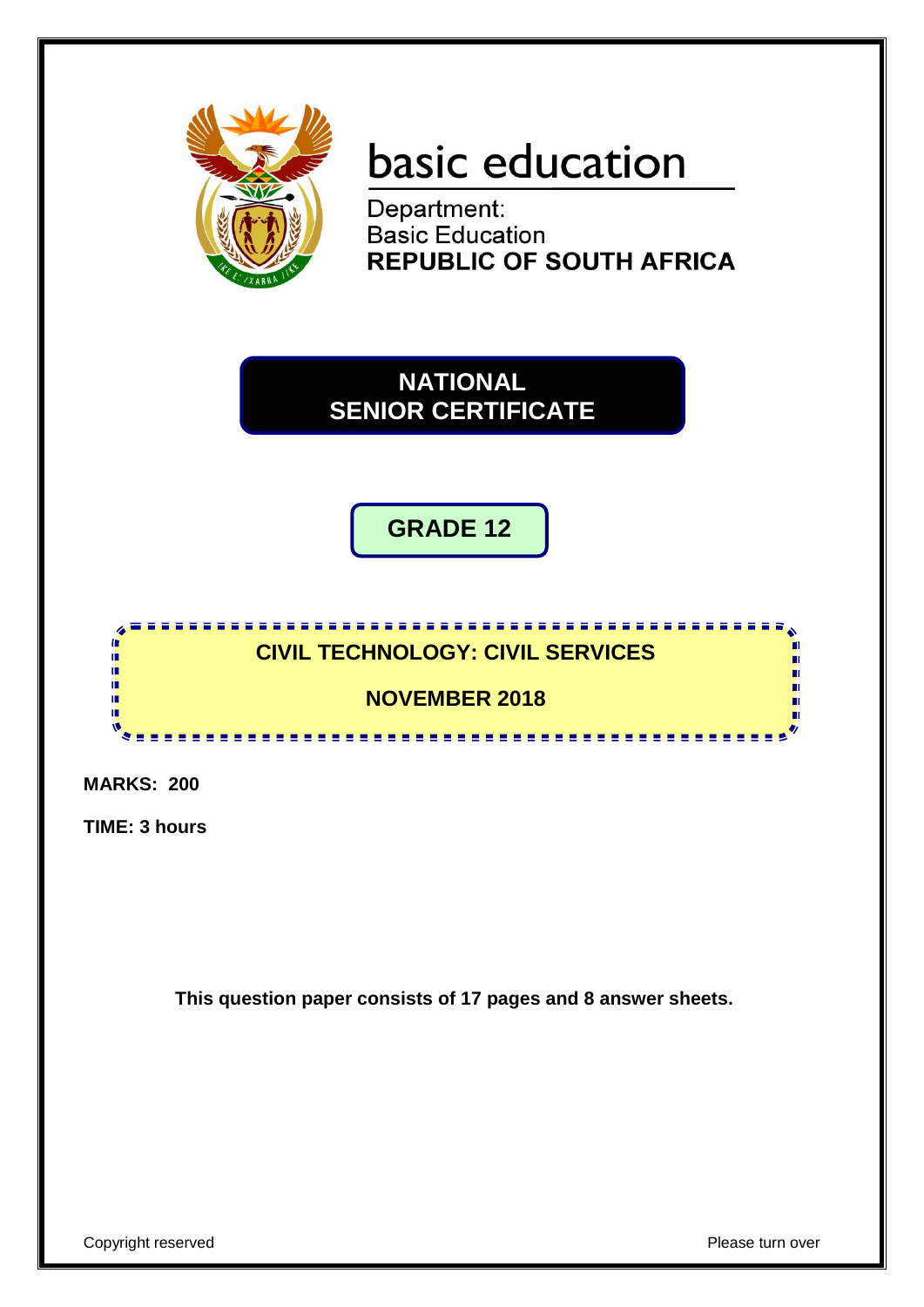#### **REQUIREMENTS:**

- 1. Drawing instruments
- 2. A non-programmable calculator
- 3. ANSWER BOOK

#### **INSTRUCTIONS AND INFORMATION**

- 1. This question paper consists of SIX questions.
- 2. Answer ALL the questions.
- 3. Answer each question as a whole. Do NOT separate subsections of questions.
- 4. Start the answer to EACH question on a NEW page.
- 5. Do NOT write in the margins of the ANSWER BOOK.
- 6. You may use sketches to illustrate your answers.
- 7. Write ALL calculations and answers in the ANSWER BOOK or on the attached ANSWER SHEETS.
- 8. Use the mark allocation as a guide to the length of your answers.
- 9. Make drawings and sketches in pencil, fully dimensioned and neatly finished off with descriptive titles and notes to conform to the *SANS/SABS Code of Practice for Building Drawings.*
- 10. For the purpose of this question paper, the size of a brick should be taken as 220 mm x 110 mm x 75 mm.
- 11. Use your own discretion where dimensions and/or details have been omitted.
- 12. Answer QUESTIONS 2, 3.2, 3.6, 5.2, 5.3 and 6.3 on the attached ANSWER SHEETS using drawing instruments where necessary.
- 13. Write your CENTRE NUMBER and EXAMINATION NUMBER on every ANSWER SHEET and hand them in with your ANSWER BOOK, whether you have used them or not.
- 14. Drawings in the question paper are NOT to scale due to electronic transfer.
- 15. Google Images was used as the source for all photographs and pictures.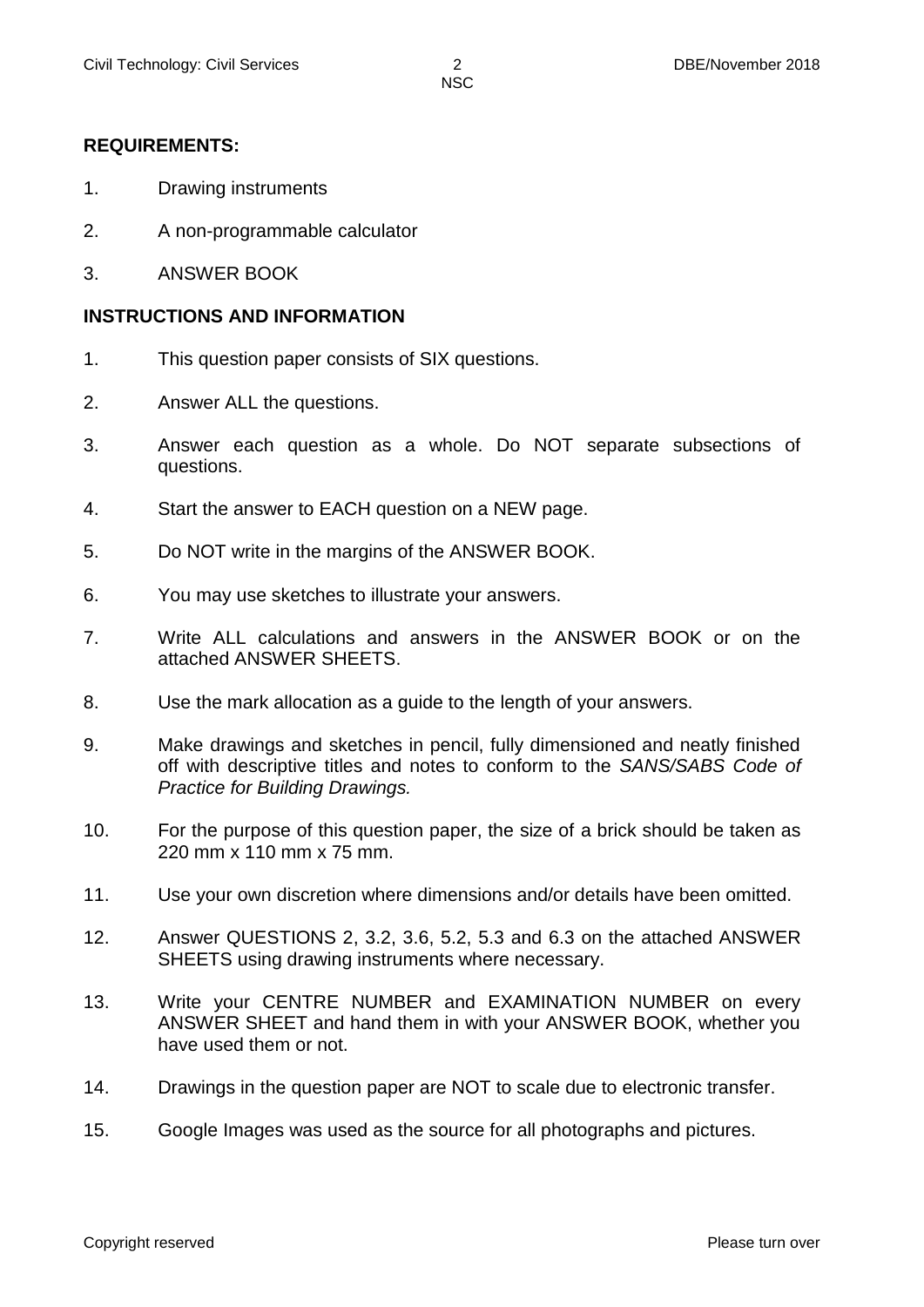## **QUESTION 1: OHSA, MATERIALS, TOOLS, EQUIPMENT AND JOINING (GENERIC)**

Start this question on a NEW page.

1.1 Choose a description from COLUMN B that matches an item in COLUMN A. Write only the letter (A–G) next to the question numbers (1.1.1 to 1.1.5) in the ANSWER BOOK, e.g. 1.1.6 H.

|       | <b>COLUMN A</b>  |             | <b>COLUMN B</b>                                                           |
|-------|------------------|-------------|---------------------------------------------------------------------------|
| 1.1.1 | Sole plate       | A           | not to be used in the proximity of<br>electrical wires                    |
| 1.1.2 | Aluminium ladder | B           | to cover iron or steel with a layer of                                    |
| 1.1.3 | Scaffold         |             | zinc to prevent it from rusting                                           |
| 1.1.4 | Safety net       | $\mathsf C$ | prevents splashing of chemicals                                           |
| 1.1.5 | Galvanising      | D           | protect metal, wood and other<br>materials against corrosion and<br>decay |
|       |                  | E           | prevents falling objects from injuring<br>workers                         |
|       |                  | F           | prevents vertical standards from<br>sinking into the ground               |
|       |                  | G           | should be provided with toe boards<br>to prevent objects from falling off |
|       |                  |             | (5 x 1)                                                                   |

| 1.2 | Describe TWO safety precautions that must be adhered to when working on a<br>scaffold. | (2) |
|-----|----------------------------------------------------------------------------------------|-----|
| 1.3 | What is the purpose of the guard rail of a scaffold in terms of safety?                | (2) |
| 1.4 | Explain the purpose of painting.                                                       | (2) |
| 1.5 | Describe ONE advantage of the curing process of concrete.                              | (1) |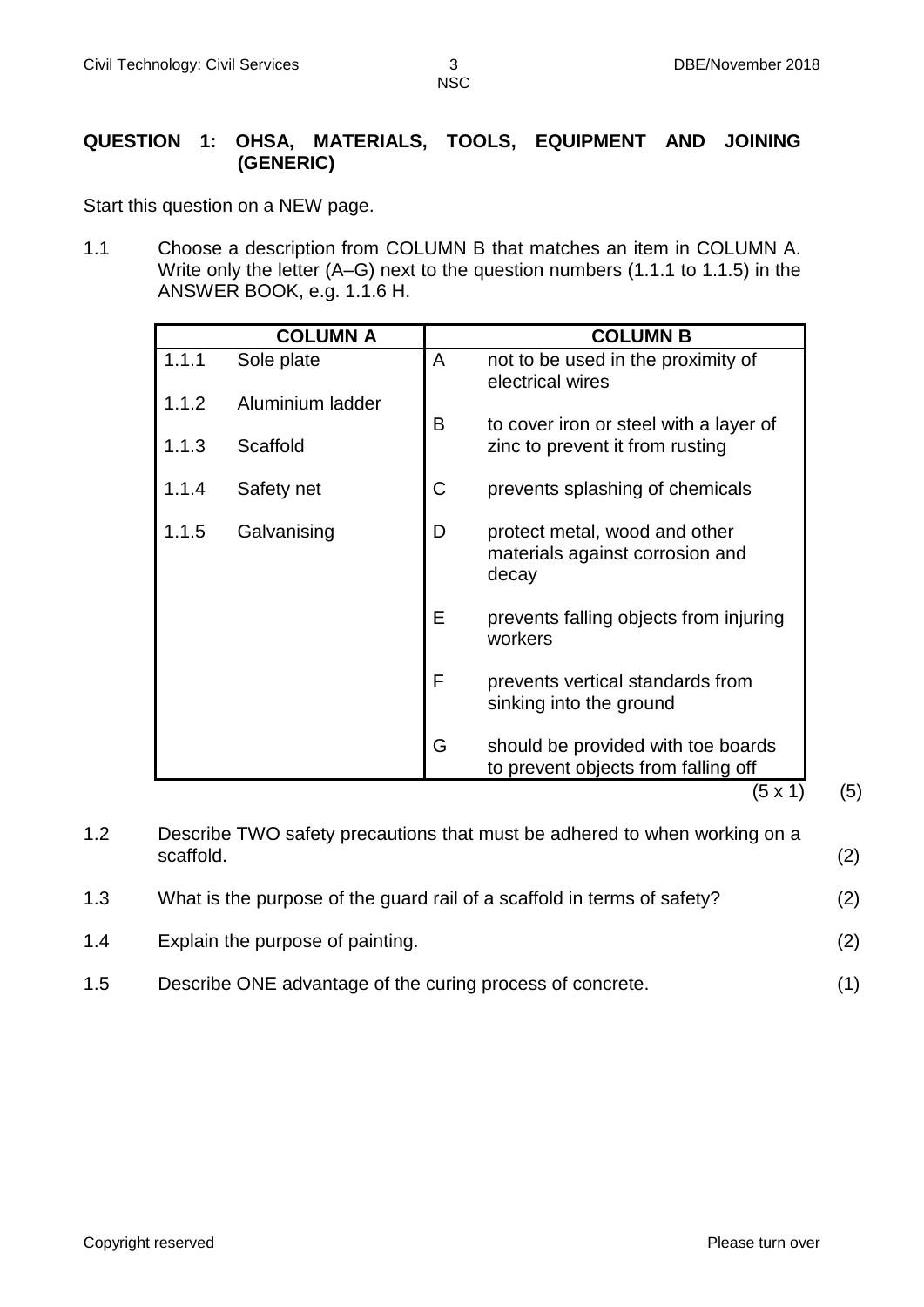1.6 FIGURE 1.6 below shows a tool that is used in the building construction industry.



**FIGURE 1.6**

- 1.6.1 Identify tool **A**. (1) 1.6.2 Explain TWO uses of tool **A**. (2)
- 1.6.3 Explain why the batteries should be removed from the tool if the tool is not going to be used for a long time. (1)
- 1.7 FIGURE 1.7 below shows joining fixtures that are used on building sites and in workshops.



1.7.1 Identify fastener **A** and fastener **B**. (2) 1.7.2 Explain ONE use of fastener **A** and fastener **B** respectively. (2) **[20]**

# **QUESTION 2: GRAPHICS AS METHOD OF COMMUNICATION (GENERIC)**

FIGURE 2 on the next page shows different drawings that appear on a building plan. Analyse the drawings and complete the table on ANSWER SHEET 2.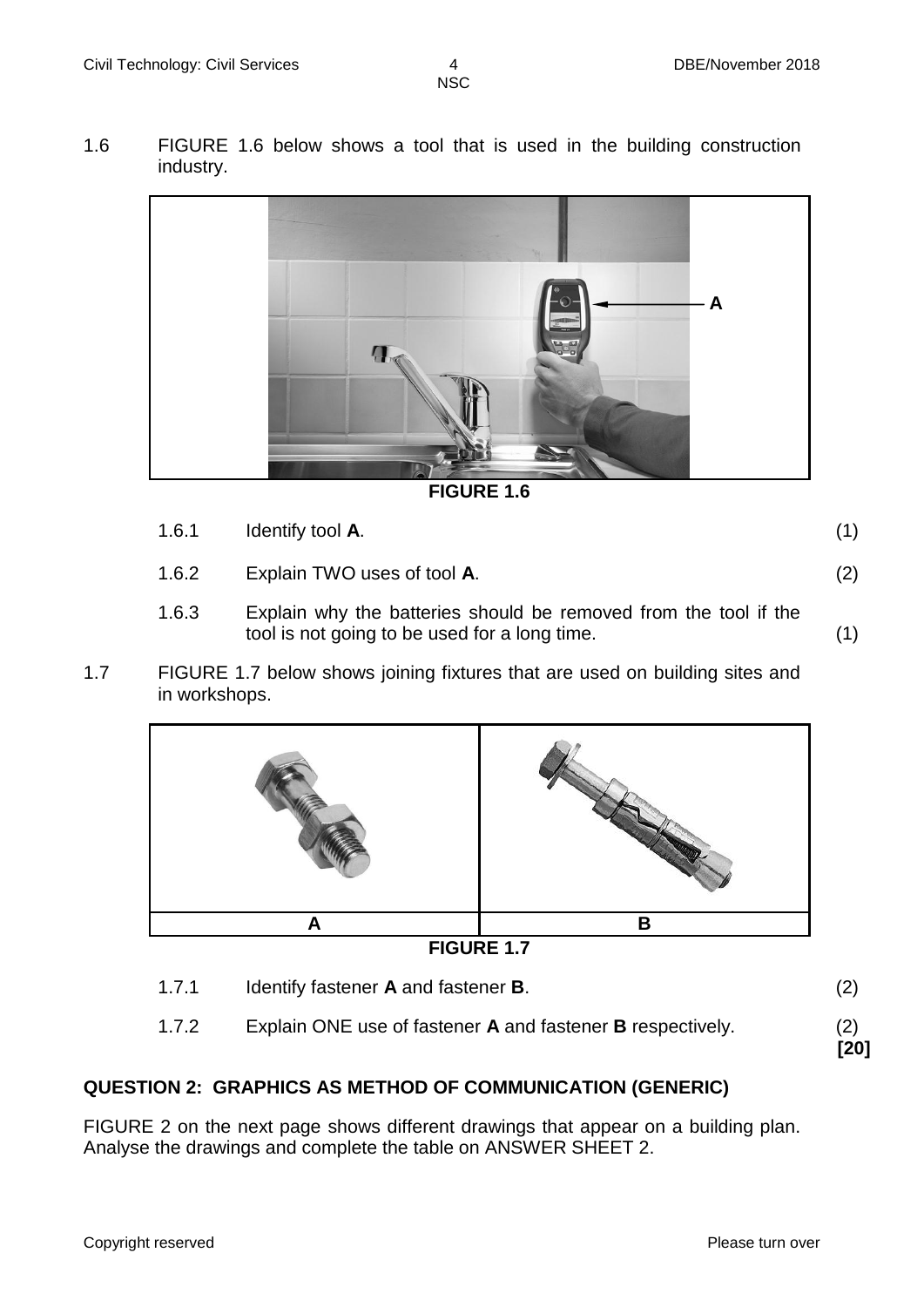

**FIGURE 2 [40]**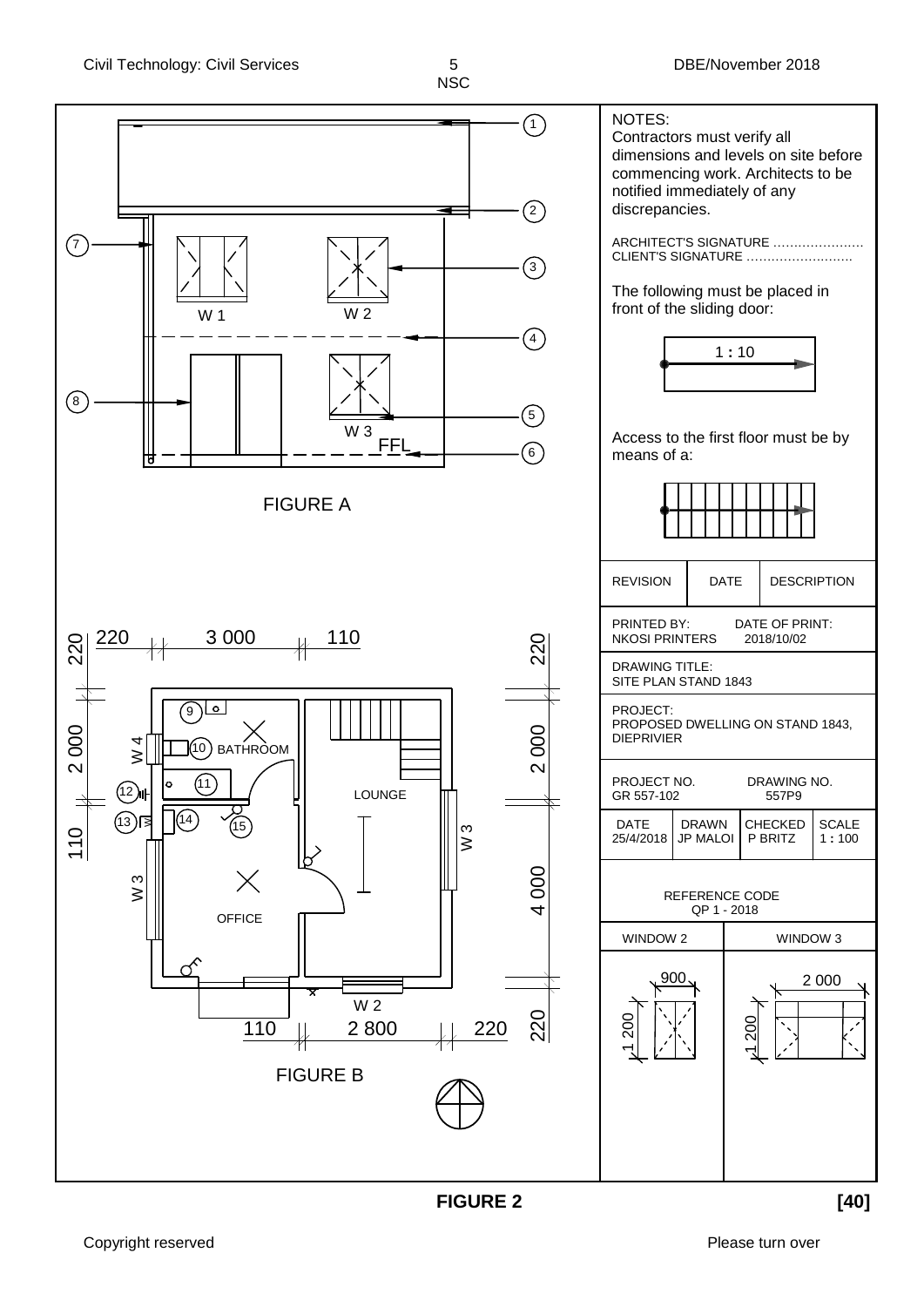### **QUESTION 3: CONSTRUCTION ASSOCIATED WITH CIVIL SERVICES, OHSA AND QUANTITIES (SPECIFIC)**

Start this question on a NEW page.

3.1 FIGURE 3.1 below shows a sectional view of a manhole. Study the drawing and answer the questions that follow.



**FIGURE 3.1**

- 3.1.1 What is the main function of a manhole? (1)
- 3.1.2 Identify **A**. (1)
- 3.1.3 Identify **B**. (1)
- 3.1.4 Manholes that are deeper than 750 mm should be set in frames and have greased double seals. Give TWO reasons why greased double seals are installed. (2)
- 3.2 ANSWER SHEET 3.2 shows a top view of a T-junction of a half-brick wall in stretcher bond built with common bricks. Draw the sectional front view on section **A**-**A** by projecting it from the top view. The front view must have FIVE brick courses. (10)
- 3.3 State THREE regulations that protect workers during excavations. (3)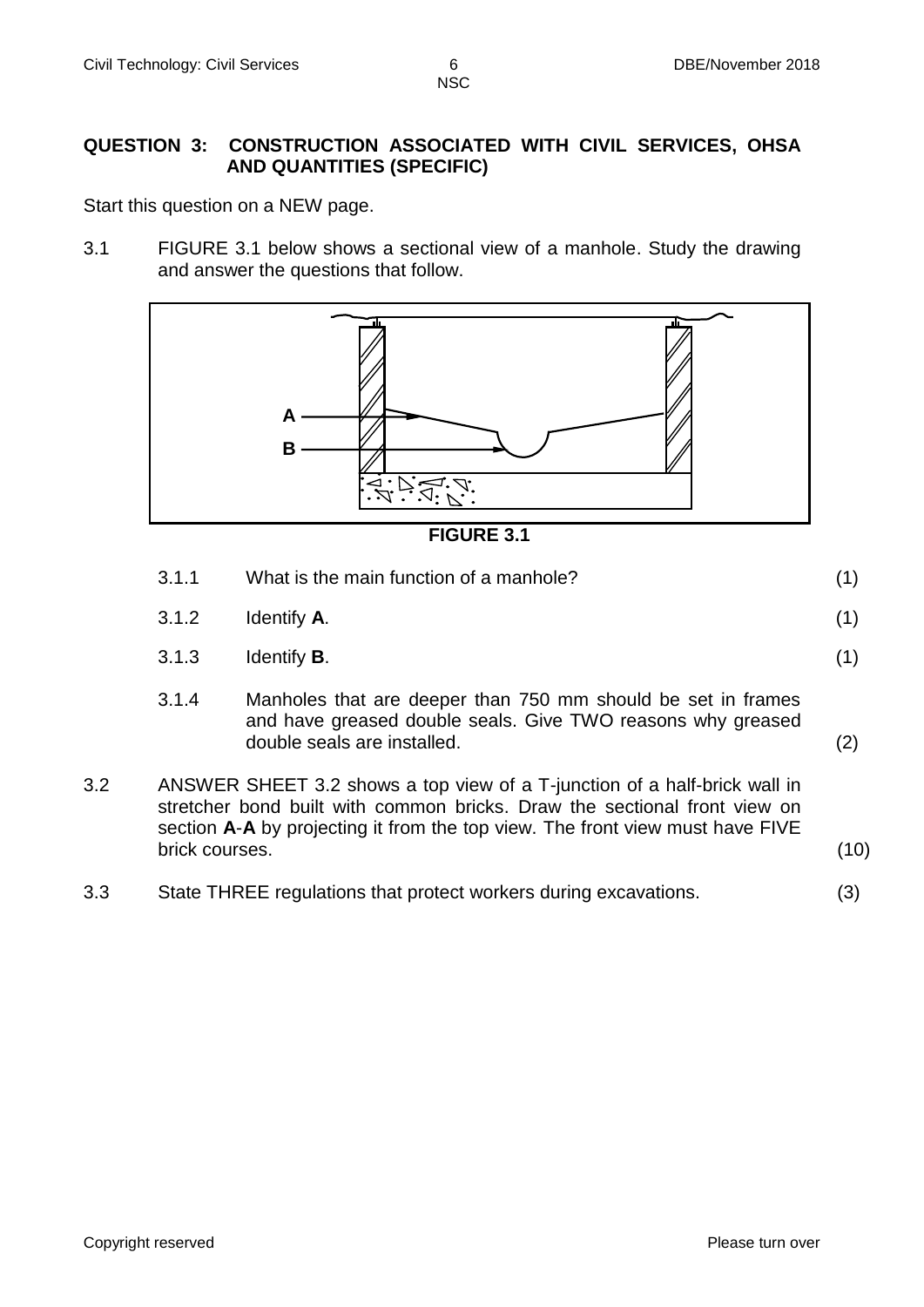3.4 FIGURE 3.4 below shows TWO different types of shoring/shuttering.



**FIGURE 3.4**

3.4.1 Different types of shoring are used for different soil types.

Which type of shoring, **A** or **B**, will be suitable to use in loose or water-logged soil? (1)

- 3.4.2 Motivate your answer to QUESTION 3.4.1. (1)
- 3.5 Choose the correct word(s)/term in brackets. Write only the word(s)/term next to the question numbers (3.5.1 to 3.5.2) in the ANSWER BOOK.
	- 3.5.1 Working in confined spaces, such as a (manhole/french drain/excavation), is one of the most dangerous tasks. (1)
	- 3.5.2 A safety harness is clipped to a rope known as a (safety rope/ lifeline). (1)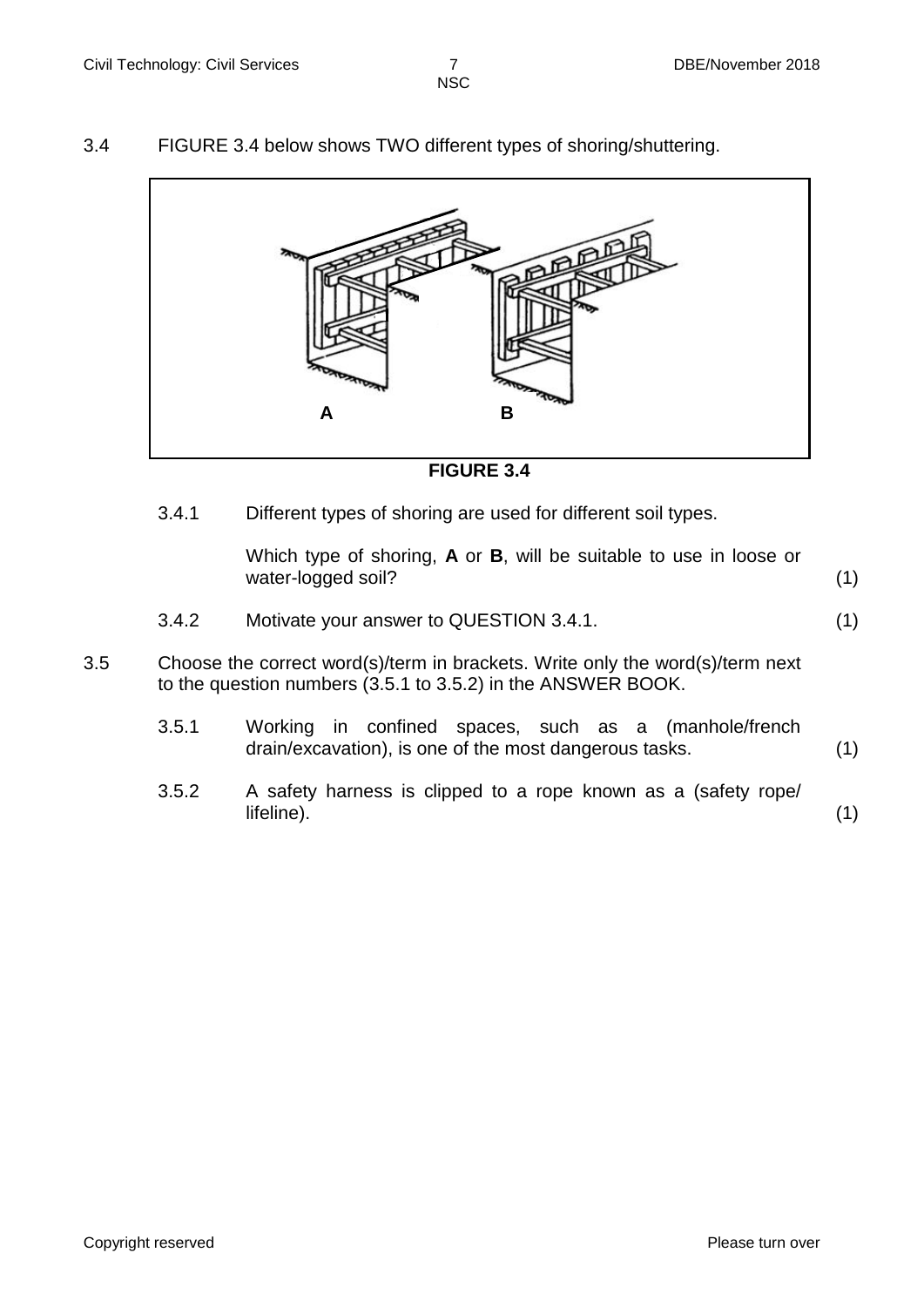3.6 FIGURE 3.6 below shows an incomplete sectional view through the bricks and concrete floor slab of a manhole.

Use ANSWER SHEET 3.6 and answer the following questions.



**FIGURE 3.6**

3.6.1 Calculate the volume of concrete that will be used for the foundation.

Round off your answer to TWO decimals. (4)

3.6.2 Calculate the number of bricks needed for the manhole.

Specifications:

- The wall is a one-brick wide wall
- The centre line for the brickwork of the manhole is 4,96 m
- 100 bricks per square metre (m²) are needed for a one-brick wall (4)

**[30]**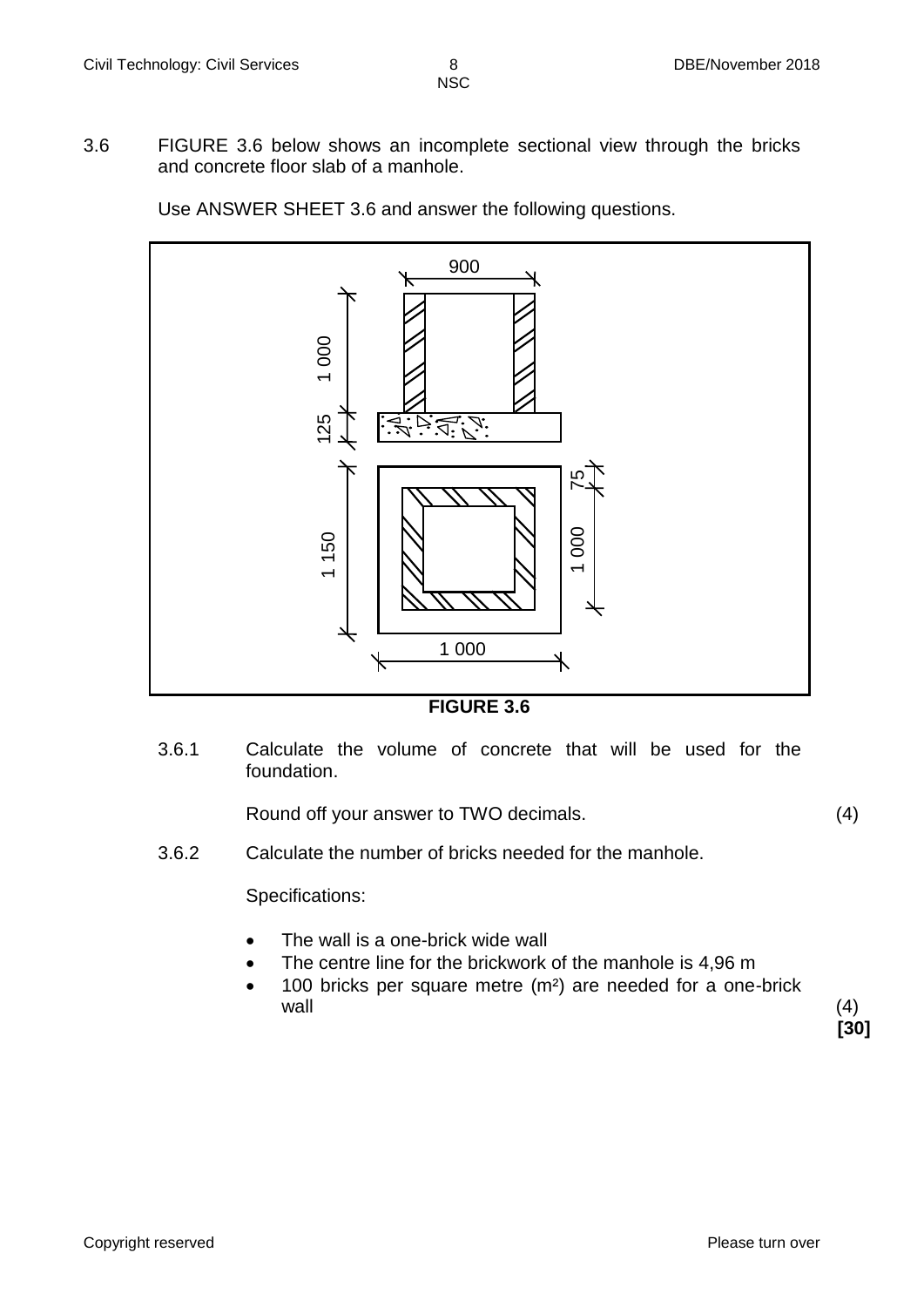## **QUESTION 4: COLD AND HOT-WATER SUPPLY, TOOLS, EQUIPMENT AND MATERIALS (SPECIFIC)**

Start this question on a NEW page.

4.1 FIGURE 4.1 below shows a geyser.



**FIGURE 4.1**

|     | 4.1.1                                                            | Identify the type of geyser in FIGURE 4.1 above.                                                                          | (1) |  |  |  |  |  |
|-----|------------------------------------------------------------------|---------------------------------------------------------------------------------------------------------------------------|-----|--|--|--|--|--|
|     | 4.1.2                                                            | Which part inside the geyser heats the water?                                                                             | (1) |  |  |  |  |  |
|     | 4.1.3                                                            | Geysers use a lot of electricity. Recommend ONE other device that<br>can be used to heat water without using electricity. | (1) |  |  |  |  |  |
| 4.2 | Many different faults can occur in hot-water systems.            |                                                                                                                           |     |  |  |  |  |  |
|     | Describe ONE cause of the following faults in hot-water systems: |                                                                                                                           |     |  |  |  |  |  |
|     | 4.2.1                                                            | Dripping geyser overflow                                                                                                  | (1) |  |  |  |  |  |
|     | 4.2.2                                                            | No hot water                                                                                                              | (1) |  |  |  |  |  |
|     | 4.2.3                                                            | Water leaking through the ceiling                                                                                         | (1) |  |  |  |  |  |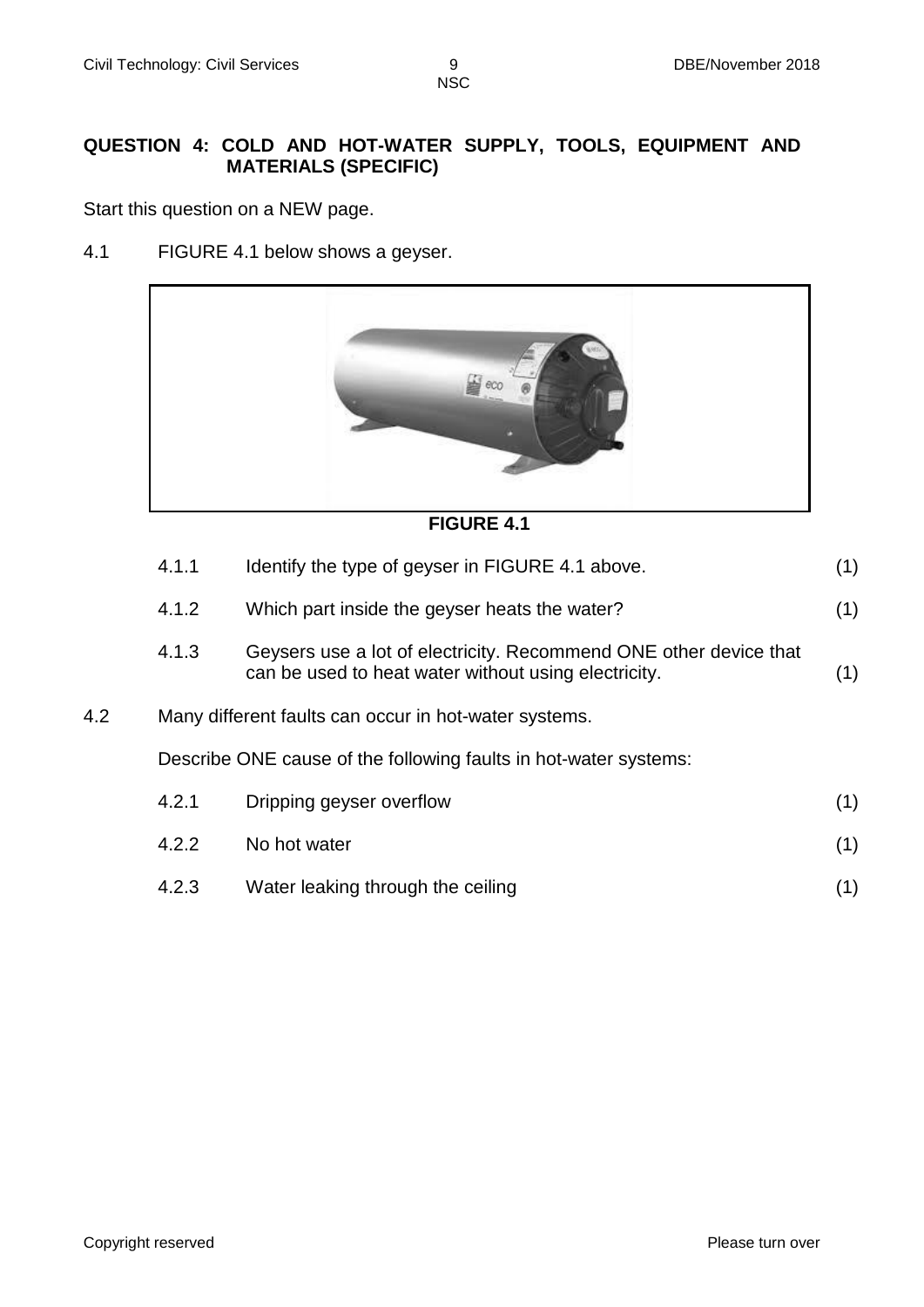4.3 Choose a description from COLUMN B that matches an item in COLUMN A. Write only the letter (A–G) next to the question numbers (4.3.1 to 4.3.5) in the ANSWER BOOK, e.g. 4.3.6 H.

|       | <b>COLUMN A</b>        |   | <b>COLUMN B</b>                                                 |  |
|-------|------------------------|---|-----------------------------------------------------------------|--|
| 4.3.1 | Vacuum breaker         | A | loose pipework                                                  |  |
| 4.3.2 | Heat pump              | B | located above the solar panel                                   |  |
| 4.3.3 | Pressure control valve | C | located below the solar panel                                   |  |
| 4.3.4 | Electrical isolator    | D | switches electricity supply to the<br>geyser on and off         |  |
| 4.3.5 | Water tank             | E | reduces the pressure of incoming<br>water supply                |  |
|       |                        | F | allows air to enter the pipe when<br>necessary                  |  |
|       |                        | G | extracts heat from the air and uses<br>it to generate hot water |  |
|       |                        |   | (5 x 1)                                                         |  |

4.4 Draw the *SANS* approved symbols for the followings fittings used in hot water systems:

| 4.4.1 | Automatic shut-off valve | (2) |
|-------|--------------------------|-----|
| 4.4.2 | Non-return valve         | (2) |
| 4.4.3 | Pressure reducing valve  | (2) |

4.5 Explain, in FOUR steps, how you would fix a leaking copper pipe with compression joints. The water supply is already shut off. (4)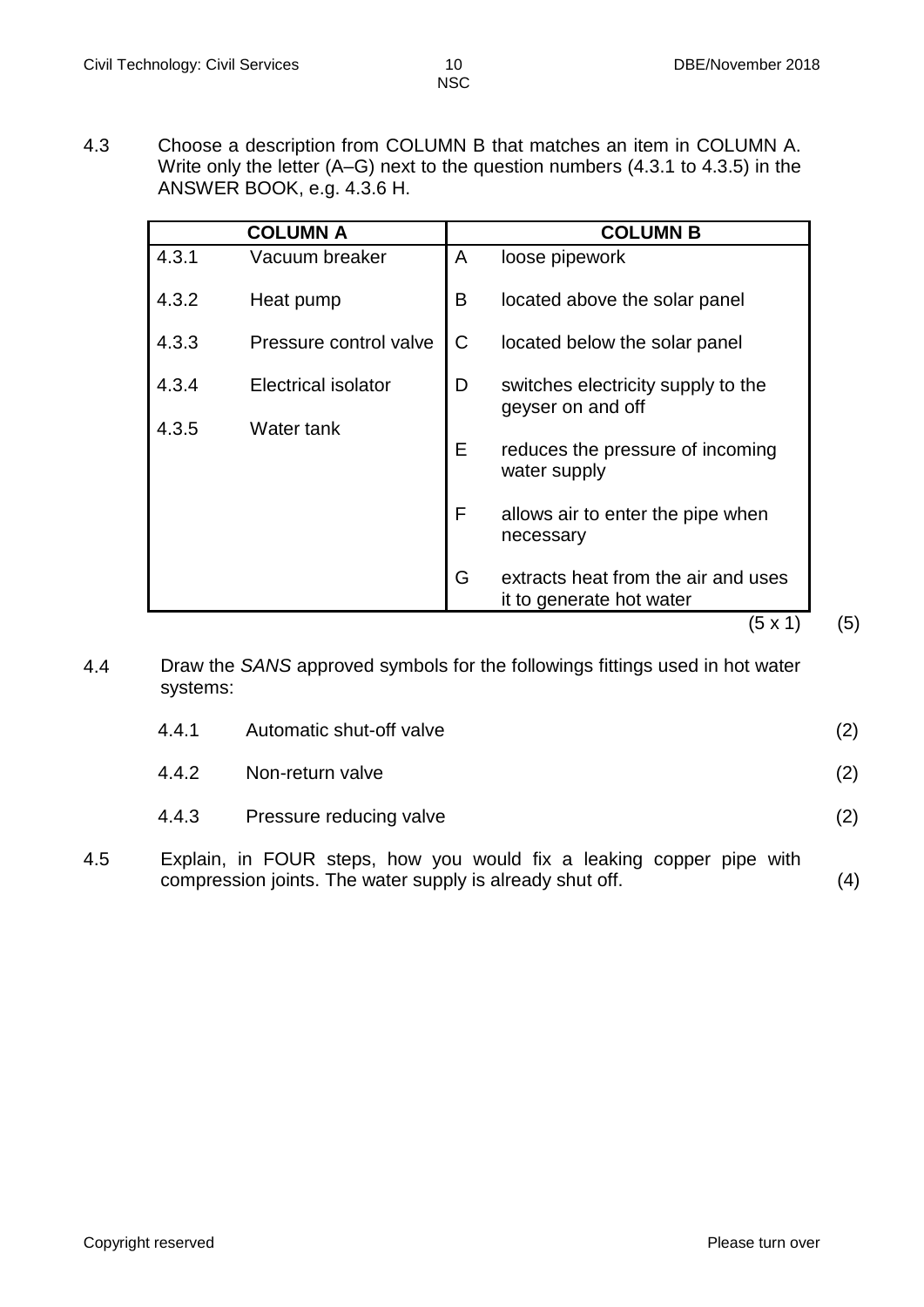4.6 FIGURE 4.6 below shows a fitting that can be used under a wash basin.



**FIGURE 4.6**

| 4.6.1 | Identify the fitting in FIGURE 4.6.                                       | (1) |
|-------|---------------------------------------------------------------------------|-----|
| 4.6.2 | Name the material that is used to manufacture this fitting.               | (1) |
| 4.6.3 | Which part, A or B, will be connected to the bottom of the wash<br>basin? | (1) |
| 4.6.4 | Describe the purpose of the seal at C.                                    |     |

4.7 FIGURE A and FIGURE B below show two different types of taps.



- 4.7.1 Identify the taps in FIGURES **A** and **B** respectively. (2)
- 4.7.2 Describe where you would use EACH of the taps above. (2)
- 4.7.3 Explain the advantage of plastic taps over brass taps on the outside of a building. (1)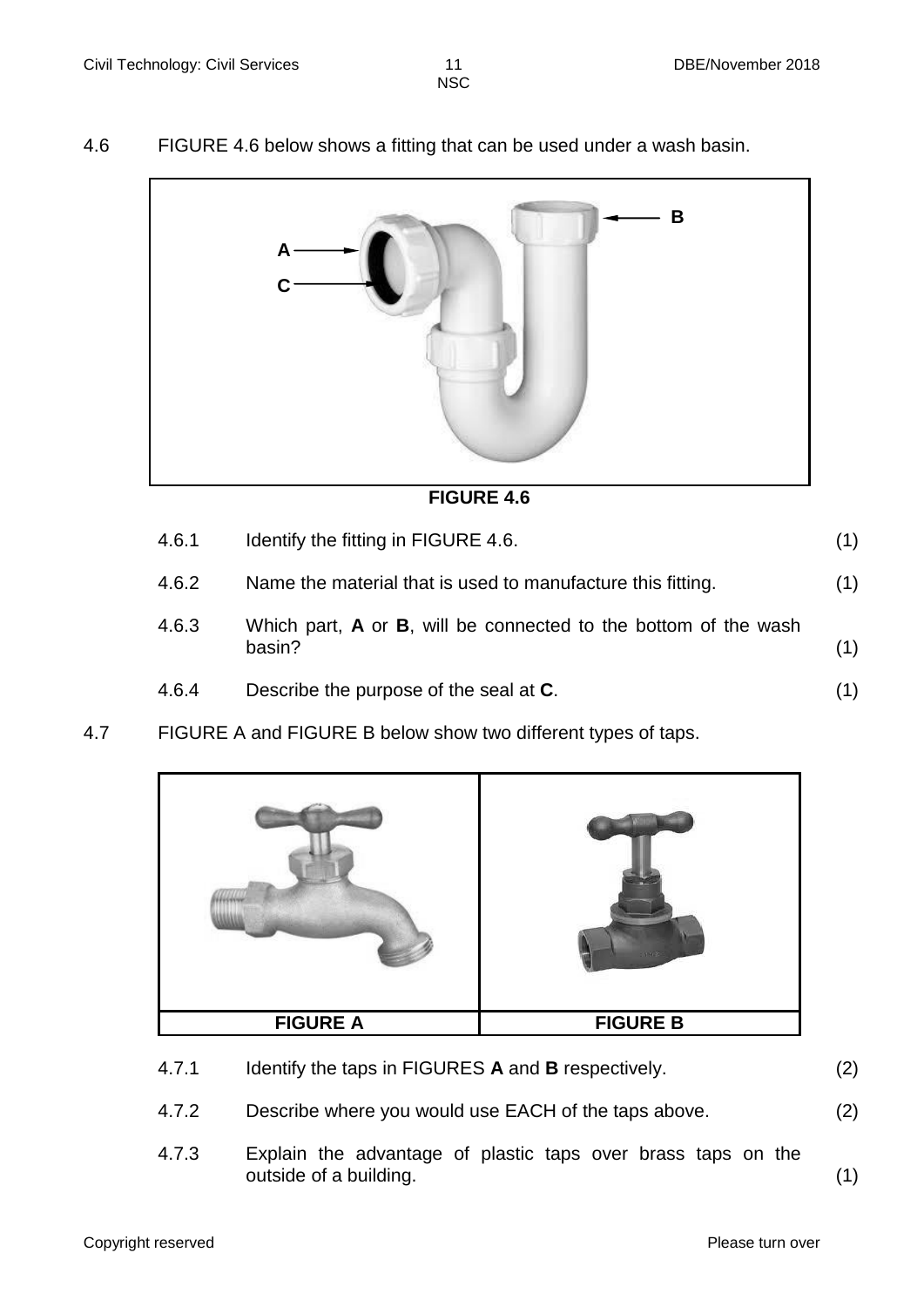| 4.8  | Explain the purpose of installing a water meter on the incoming supply pipe of<br>a house.      |  |  |  |  |  |  |
|------|-------------------------------------------------------------------------------------------------|--|--|--|--|--|--|
| 4.9  | Materials react differently when used.                                                          |  |  |  |  |  |  |
|      | Describe <i>dezincification</i> .<br>4.9.1                                                      |  |  |  |  |  |  |
|      | 4.9.2<br>Describe the problems dezincification can cause.                                       |  |  |  |  |  |  |
| 4.10 | Recommend ONE method to remove scale or corrosion from a metal surface.                         |  |  |  |  |  |  |
| 4.11 | One function of a centrifugal pump is to convert kinetic energy to another type<br>of energy.   |  |  |  |  |  |  |
|      | Name this type of energy.                                                                       |  |  |  |  |  |  |
| 4.12 | Which tool would you use to clear blockages in drains?                                          |  |  |  |  |  |  |
| 4.13 | Recommend ONE tool that can be used to test for leakages in a below-<br>ground drainage system. |  |  |  |  |  |  |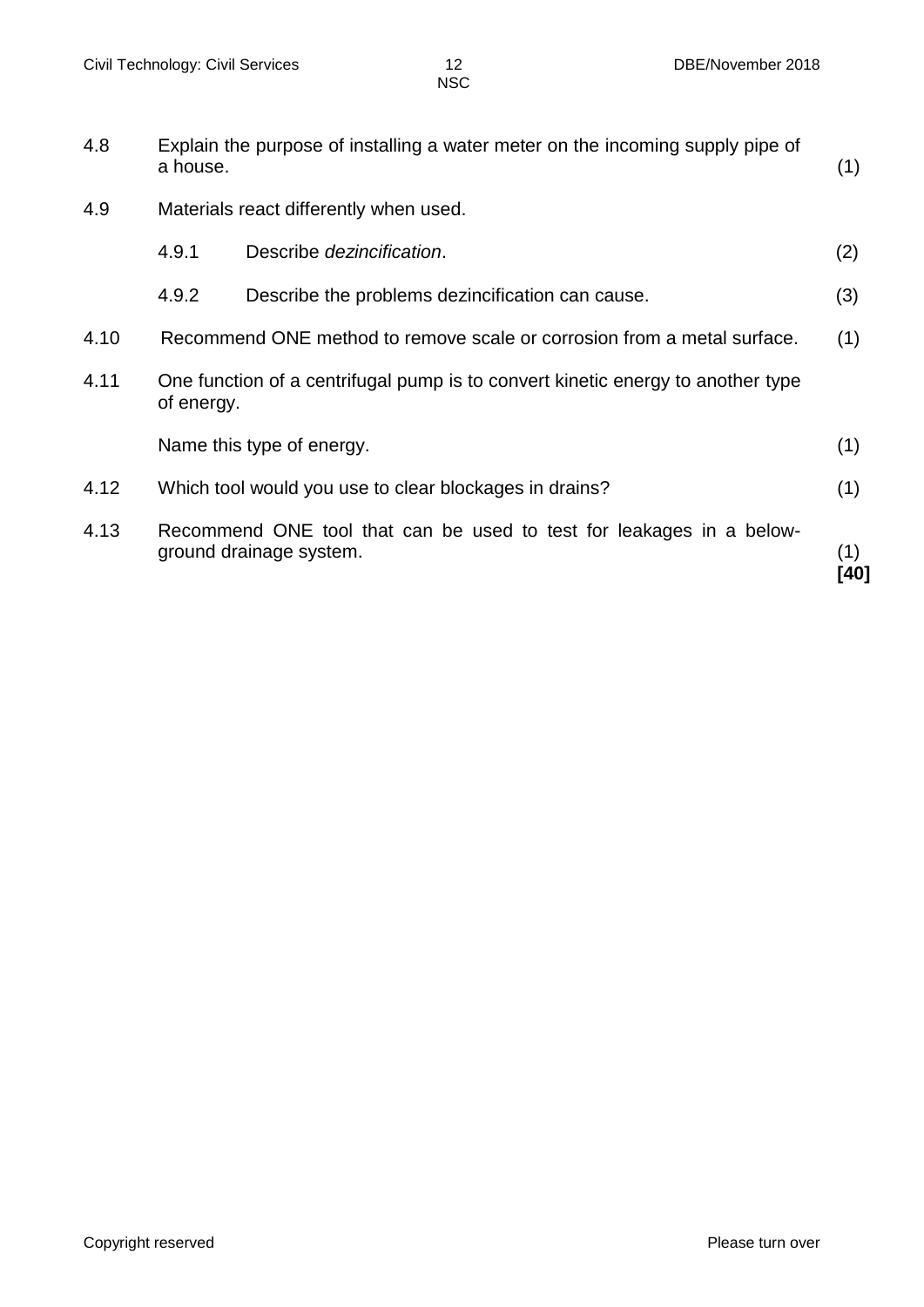#### **QUESTION 5: GRAPHICS AS MEANS OF COMMUNICATION, ROOF WORK AND STORM WATER (SPECIFIC)**

Start this question on a NEW page.

5.1 Give ONE word(s)/term for EACH of the following descriptions by choosing a word(s)/term from the list below. Write only the word(s)/term next to the question numbers (5.1.1 to 5.1.5) in the ANSWER BOOK, e.g. 5.1.6 Vacuum breaker.

|     |               | galvanised sheet metal; gutter seal;<br>length of the roof;<br>concrete shoe;<br>pitch of the roof; stop end;<br>manhole;<br>kerb<br>qutter; |              |
|-----|---------------|----------------------------------------------------------------------------------------------------------------------------------------------|--------------|
|     | 5.1.1         | This fitting can be used to seal off the gutter at the ends                                                                                  | (1)          |
|     | 5.1.2         | One factor to consider before installing a flashing                                                                                          | (1)          |
|     | 5.1.3         | A material that can be used for flashings                                                                                                    | (1)          |
|     | 5.1.4         | This part collects rainwater flowing from the roof                                                                                           | (1)          |
|     | 5.1.5         | A raised edge on the road that guides water to storm-water drains                                                                            | (1)          |
| 5.2 | construction. | FIGURE 5.2 on ANSWER SHEET 5.2 shows an incomplete drawing of a roof                                                                         |              |
|     |               | Complete the drawing of the roof by drawing the following parts:                                                                             |              |
|     | 5.2.1         | Square gutter                                                                                                                                | (2)          |
|     | 5.2.2         | Down-pipe with offset                                                                                                                        | (3)          |
|     | 5.2.3         | Holderbat                                                                                                                                    | (2)          |
| 5.3 |               | ANSWER SHEET 5.3 shows the front and top view of a frustrum of a cone<br>where the top is not parallel to the base.                          |              |
|     | sides.        | Use the drawing and information on the ANSWER SHEET and draw the<br>development of the cone. The development must have a 3 mm seam on both   |              |
|     |               | Show ALL construction lines.<br>Do NOT redraw the drawing, project the development from the given drawing.                                   | (18)<br>[30] |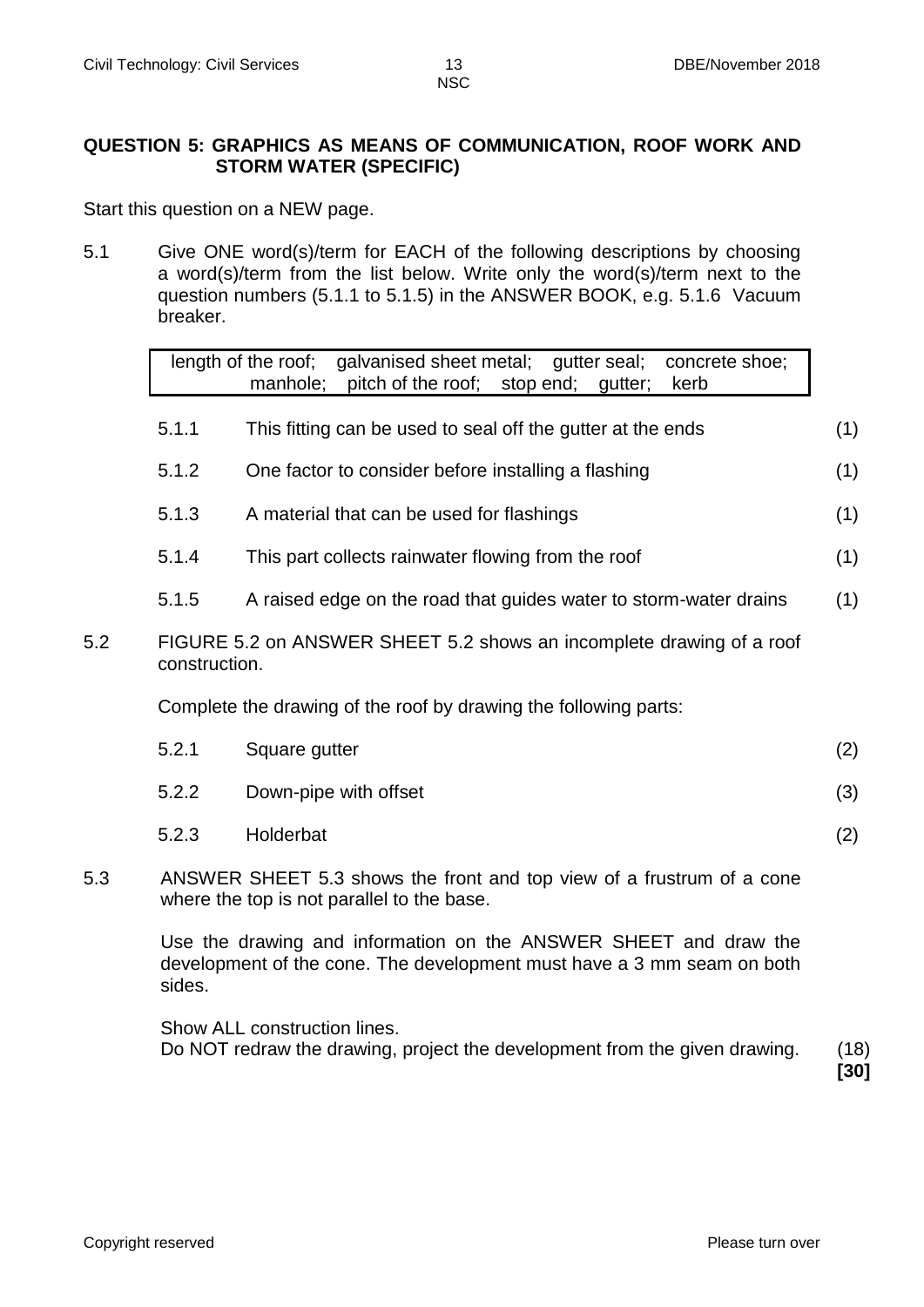#### **QUESTION 6: SEWERAGE, SANITARY FITTINGS AND JOINING (SPECIFIC)**

Start this question on a NEW page.

- 6.1 Various options are given as possible answers to the following questions. Choose the answer and write only the letter (A–D) next to the question numbers (6.1.1 to 6.1.5) in the ANSWER BOOK, e.g. 6.1.6 C.
	- 6.1.1 An inspection eye is placed at … in the drainage system.
		- A rodding eyes
		- B junctions
		- $\mathsf{C}$ gully's
		- D All the above-mentioned (1)
	- 6.1.2 Glue can be used to join … pipes.
		- A PVC
		- B copper and PVC
		- C copper and galvanised
		- D copper, PVC and galvanised (1)
	- 6.1.3 A straight pan collar is used to join the … to the discharge pipe.
		- A toilet pan
		- B T-junction
		- C straight couplings
		- D cross junction (1)
	- 6.1.4 The … allows odours and gases to escape from the drainage system.
		- A wastewater pipe
		- B soil pipe
		- $\mathsf C$ soil vent pipe
		- D. All the above-mentioned (1)
	- 6.1.5 All branch pipes should join the main drain at an angle of …
		- A 90°
		- B 135°
		- $\mathsf{C}$ 120°
		- D None of the above-mentioned (1)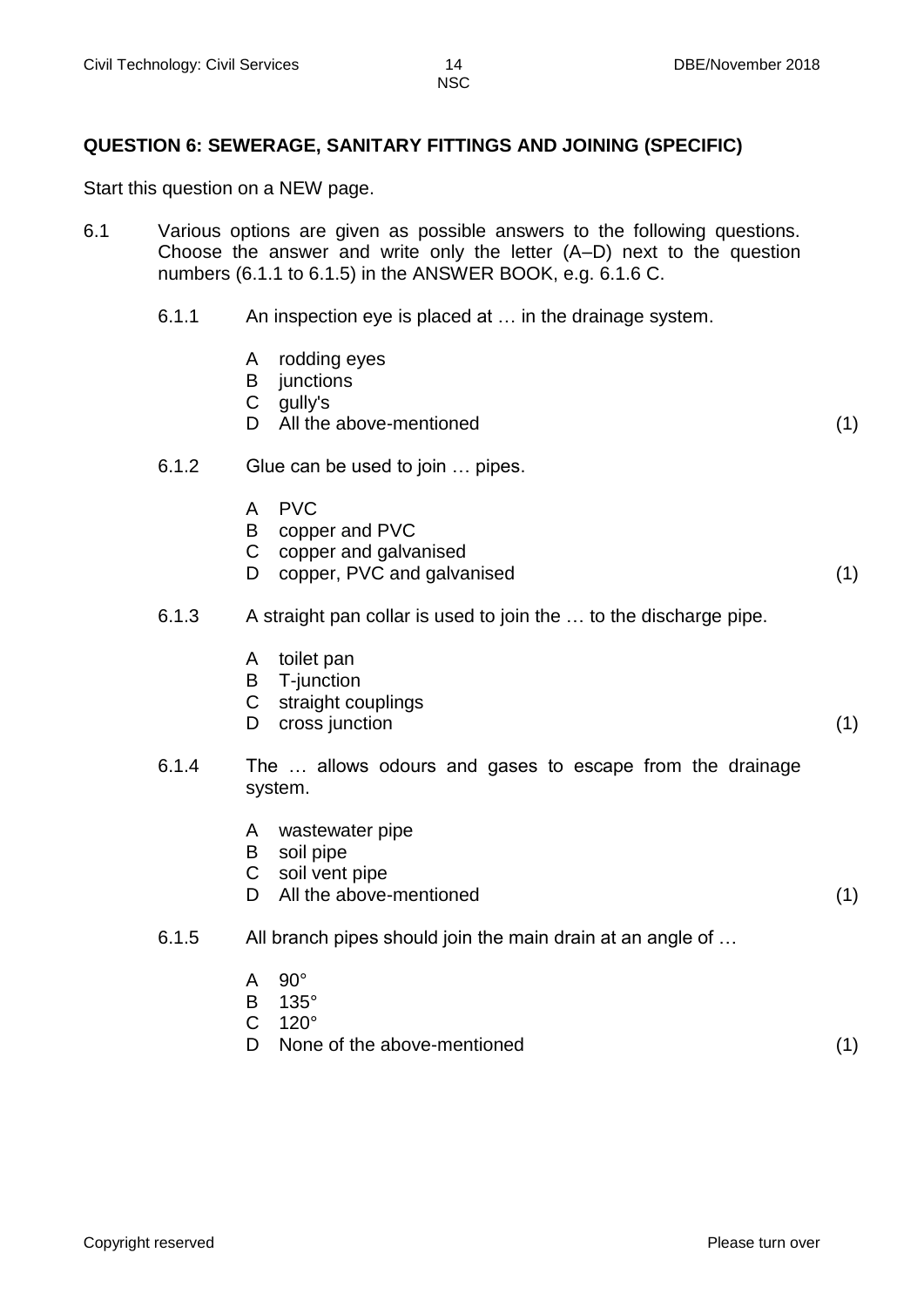6.2 FIGURE 6.2 below shows a part of a sewerage system. Study the drawing and answer the questions that follow.



**FIGURE 6.2**

| 6.2.1 | Identify component <b>C</b> . |  |
|-------|-------------------------------|--|
|       |                               |  |

6.2.2 Describe ONE purpose of **A**. (1)

- 6.2.3 Explain why **B** is at an angle with the main pipe. (1)
- 6.3 FIGURE 6.3 on ANSWER SHEET 6.3 shows the line diagram of part of a building with sanitary fitments and sewerage components.

Use ANSWER SHEET 6.3 and develop and draw a one-pipe sewerage layout for this building up to the indicated manhole.

ALL regulations and design principles of a good drainage (sewerage) system must be considered and appropriate symbols and abbreviations must be used.

The drainage system should consist of:

- 2 x rodding eyes
- 5 x inspection eyes
- 1 x ventilation pipe
- Main sewerage pipes
- Branch pipes (10)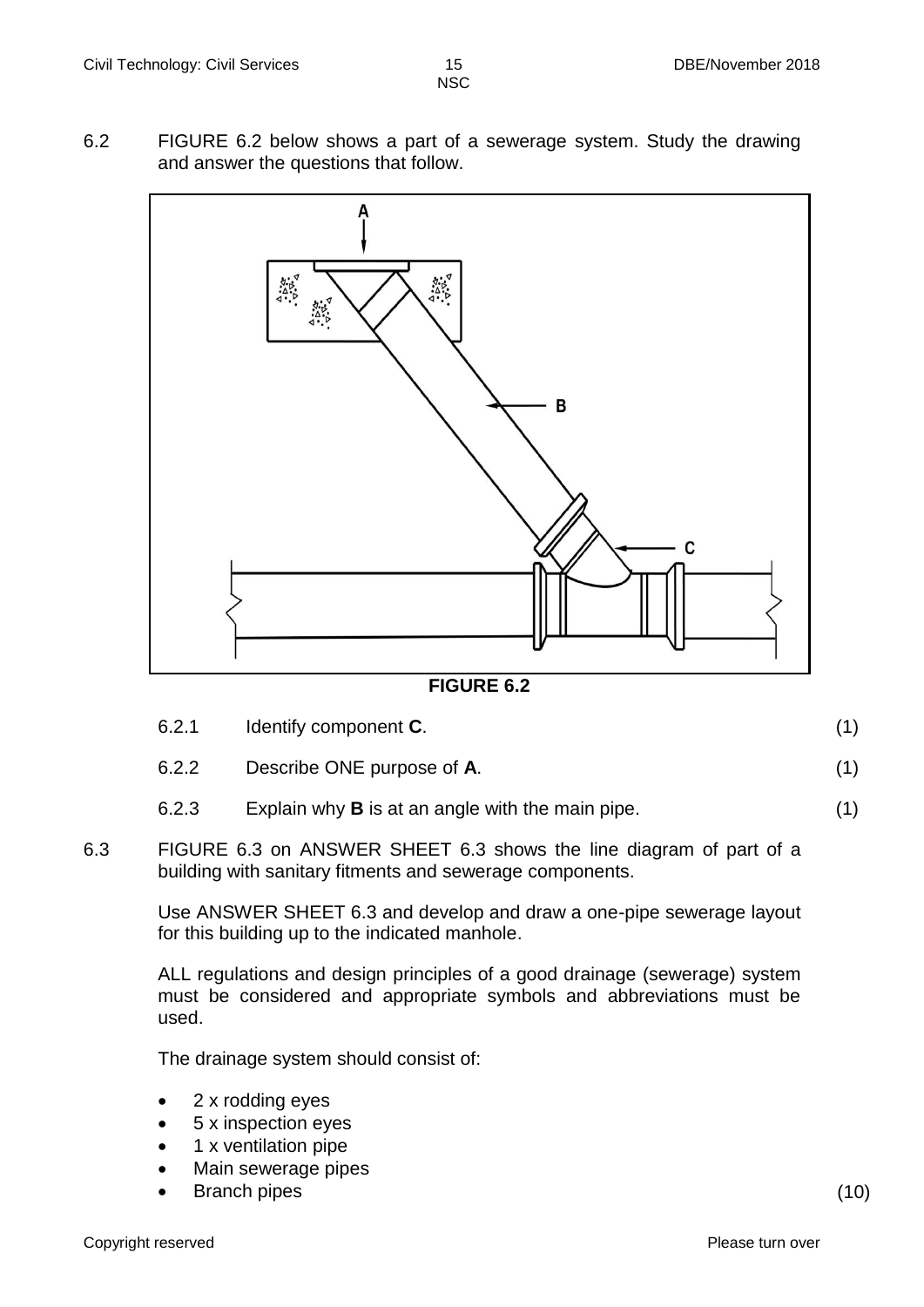6.4 FIGURE 6.4 below shows the incomplete sectional view of a shower installation.





**FIGURE 6.4**

| 6.4.1 | What is the diameter of the water pipes that are usually used for a<br>shower?                                                                                | (1) |
|-------|---------------------------------------------------------------------------------------------------------------------------------------------------------------|-----|
| 6.4.2 | Identify A.                                                                                                                                                   | (1) |
| 6.4.3 | Why is the surface <b>B</b> sloped towards $C$ ?                                                                                                              | (1) |
| 6.4.4 | Describe the function of <b>C</b> .                                                                                                                           | (1) |
| 6.4.5 | The pipework from fitting A to fitting D consists of copper pipes.<br>Name ONE method of joining these pipes if you are unable to use<br>a compression joint. |     |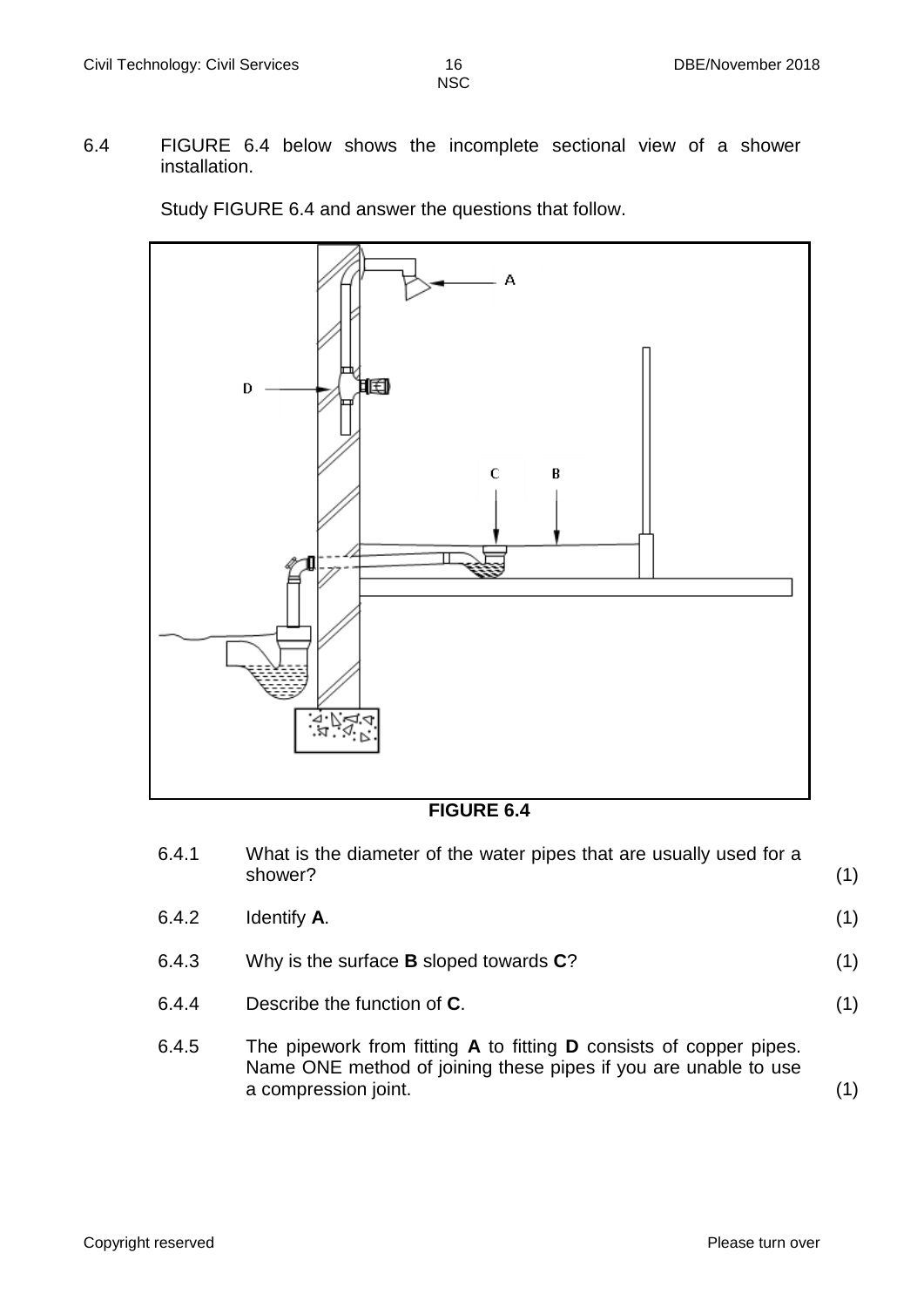- 6.5 Explain the function of an anti-siphonage pipe. (1)
- 6.6 Differentiate between FIGURE A and FIGURE B below in terms of their use.



drawing and answer the questions that follow.



## **FIGURE 6.12**

| 6.12.2 | Explain the function of <b>B</b> . | (1)<br>[40] |
|--------|------------------------------------|-------------|
| 6.12.1 | Identify A.                        | (1)         |

**TOTAL: 200**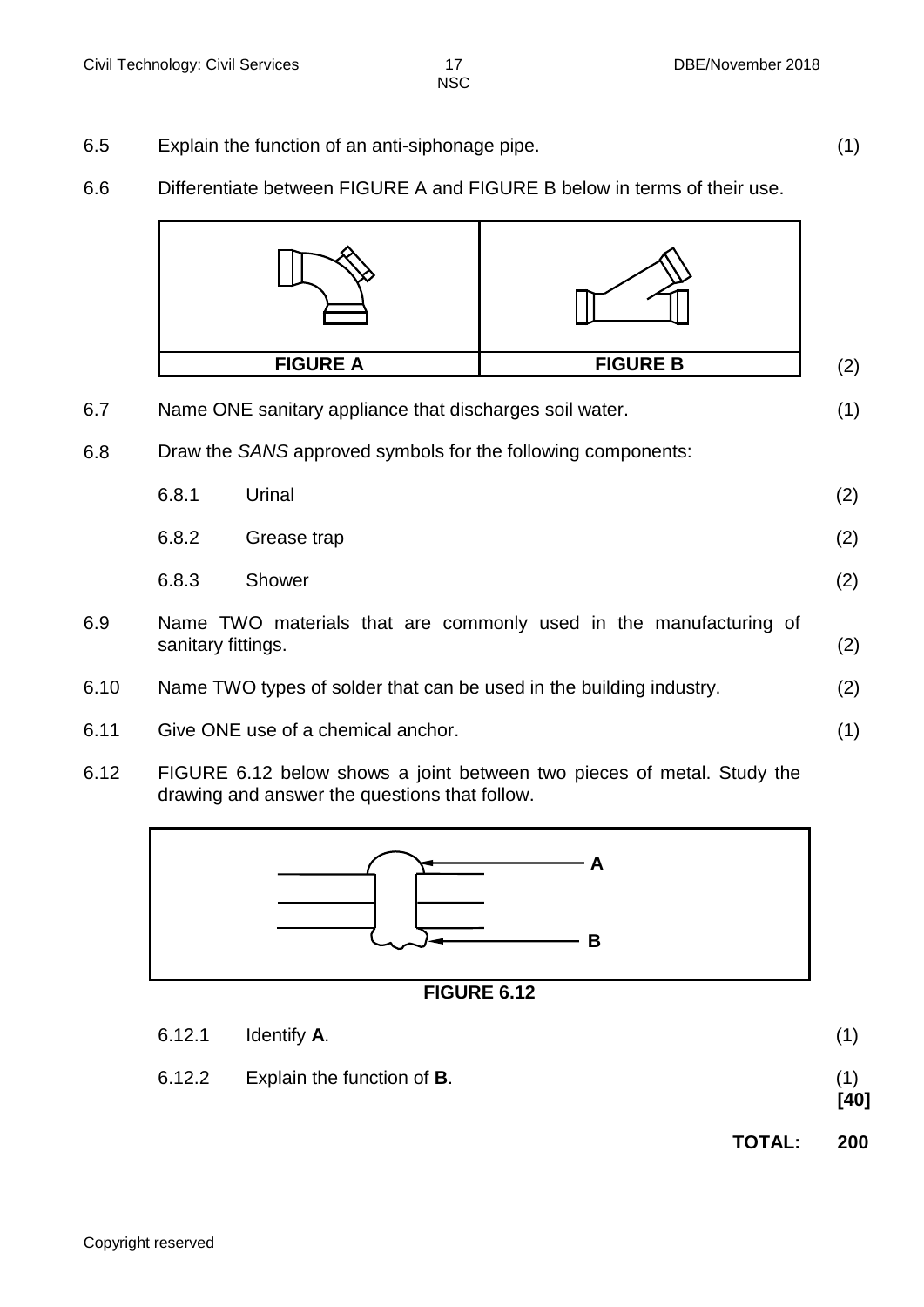| <b>EXAMINATION NUMBER:</b> |  |  |  |  |  |  |  |
|----------------------------|--|--|--|--|--|--|--|
|                            |  |  |  |  |  |  |  |

## **ANSWER SHEET 2**

L

| NO.            | <b>QUESTIONS</b>                                                                                                    | <b>ANSWERS</b> | <b>MARKS</b> |
|----------------|---------------------------------------------------------------------------------------------------------------------|----------------|--------------|
| 1              | Identify FIGURE A.                                                                                                  |                | 1            |
| 2              | Identify FIGURE B.                                                                                                  |                | 1            |
| 3              | Identify number 4.                                                                                                  |                | 1            |
| 4              | Identify number 5.                                                                                                  |                | 1            |
| 5              | Identify number 9.                                                                                                  |                | 1            |
| 6              | Identify number 10.                                                                                                 |                | 1            |
| $\overline{7}$ | Identify number 11.                                                                                                 |                | 1            |
| 8              | On what date was the plan printed?                                                                                  |                | 1            |
| 9              | Who drew the building plan?                                                                                         |                | 1            |
| 10             | Name the feature in the column for the<br>notes in FIGURE 2 that must be<br>installed in front of the sliding door. |                | 1            |
| 11             | Name the feature in the column for the<br>notes in FIGURE 2 that must give<br>access to the first floor.            |                | 1            |
| 12             | Identify the type of roof that is used for<br>the building in FIGURE A.                                             |                | 1            |
| 13             | Explain the purpose of number 1.                                                                                    |                | 1            |
| 14             | Explain the purpose of number 2.                                                                                    |                | 1            |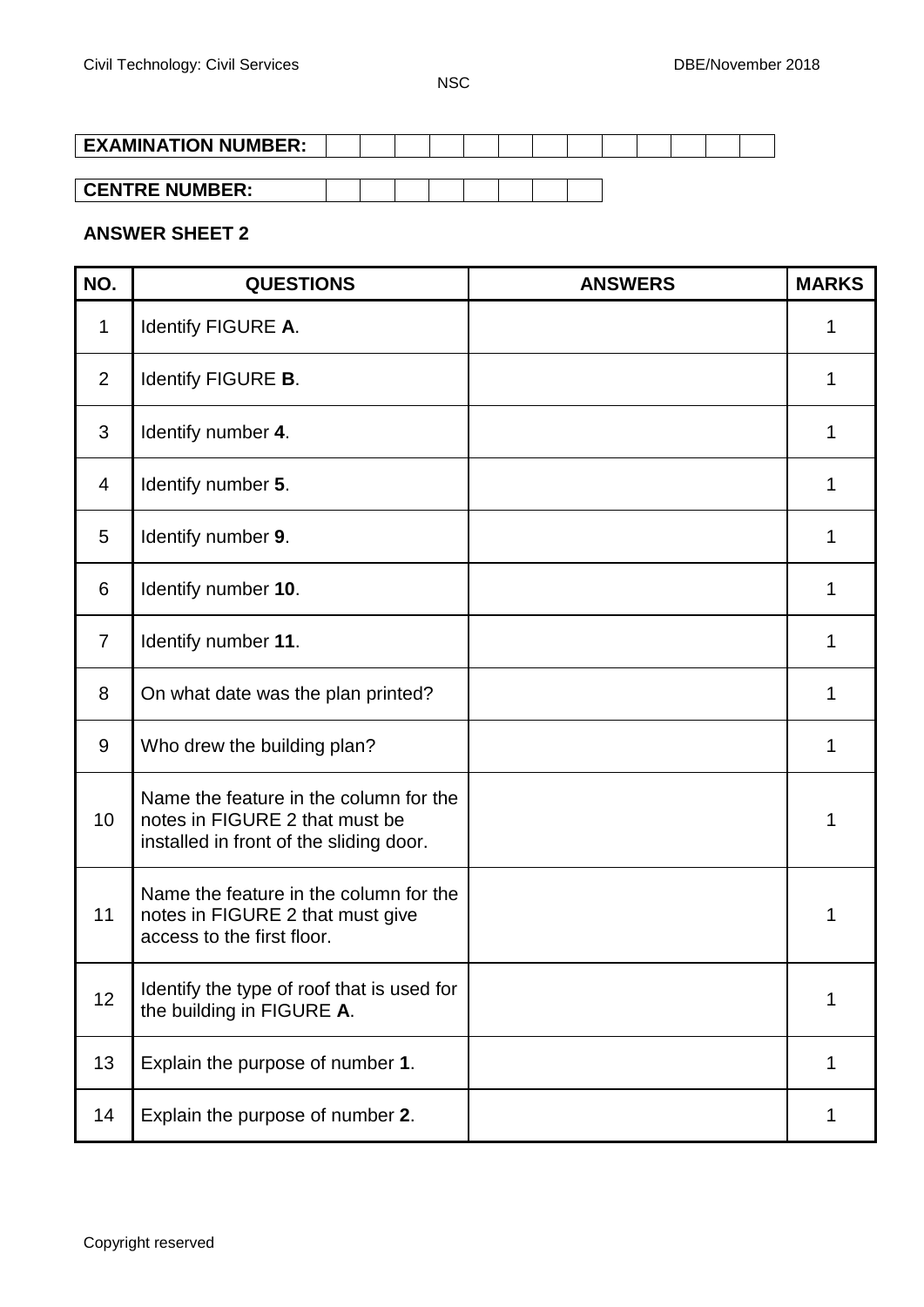| 15 | Explain the abbreviation FFL at<br>number 6.                                                               | 1 |
|----|------------------------------------------------------------------------------------------------------------|---|
| 16 | Explain the purpose of number 7.                                                                           | 1 |
| 17 | Explain the meaning of the arrow on<br>the feature that must be installed in<br>front of the sliding door. | 1 |
| 18 | Explain what is meant by 1:10<br>indicated on the symbol in the notes.                                     | 1 |
| 19 | Which room will feature 15 serve?                                                                          | 1 |
| 20 | Explain the short dashed lines on the<br>windows.                                                          | 1 |
| 21 | Deduce the height of window 2 from<br>the window schedule.                                                 | 1 |
| 22 | Deduce the width of window 3 from<br>the window schedule.                                                  | 1 |
| 23 | On what elevation of the building is<br>the bathroom window situated?                                      | 1 |
| 24 | Differentiate between component<br>number 3 and component number 8                                         | 2 |
| 25 | Differentiate between the light in the<br>lounge and the light in the bathroom.                            | 2 |
| 26 | Recommend a suitable floor covering<br>for the bathroom.                                                   | 1 |
| 27 | Recommend an appropriate scale to<br>which FIGURE A should be drawn,<br>according to SANS.                 |   |
| 28 | Recommend an alternative sanitary<br>fitment to replace number 11 that will<br>serve a similar purpose.    |   |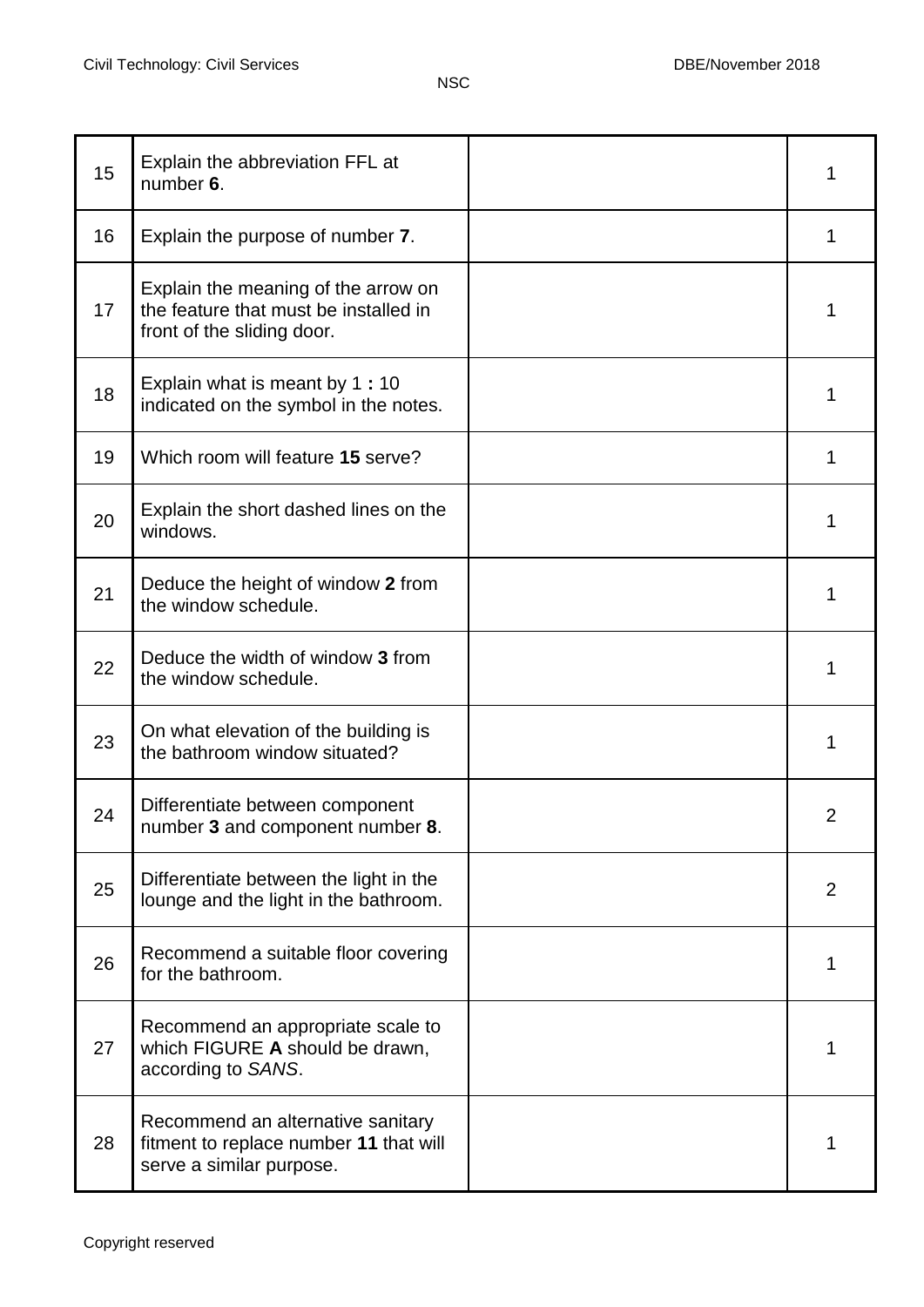| 29 | Calculate the internal area of the office<br>in m <sup>2</sup> . Show ALL calculations. |              | 3  |
|----|-----------------------------------------------------------------------------------------|--------------|----|
| 30 | Calculate the perimeter of the building.<br>Show ALL calculations.                      |              | 7  |
|    |                                                                                         | <b>TOTAL</b> | 40 |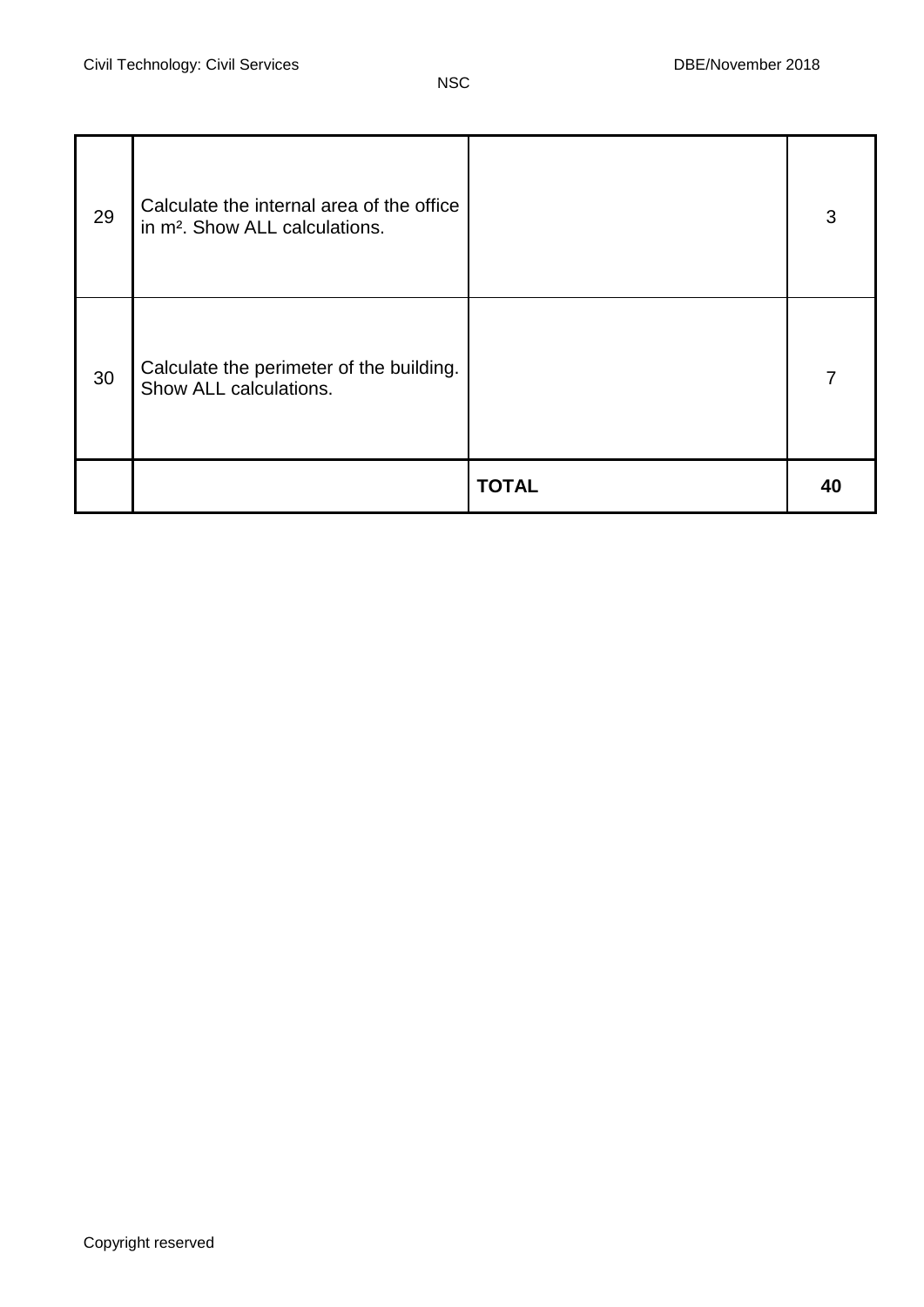| <b>CENTRE NUMBER:</b>      |  |  |  |  |  |  |  |
|----------------------------|--|--|--|--|--|--|--|
|                            |  |  |  |  |  |  |  |
| <b>EXAMINATION NUMBER:</b> |  |  |  |  |  |  |  |

# **ANSWER SHEET 3.2**





| <b>ASSESSMENT CRITERIA</b>                                  |     | <b>MARK   CANDIDATE'S</b><br><b>MARK</b> |
|-------------------------------------------------------------|-----|------------------------------------------|
| FIVE courses of bricks in stretcher<br>bond correctly drawn | 5   |                                          |
| Alternate corner bricks on left side                        | З   |                                          |
| Section correctly drawn                                     |     |                                          |
| <b>Hatching lines</b>                                       |     |                                          |
| ΤΟΤΑΙ :                                                     | 1 N |                                          |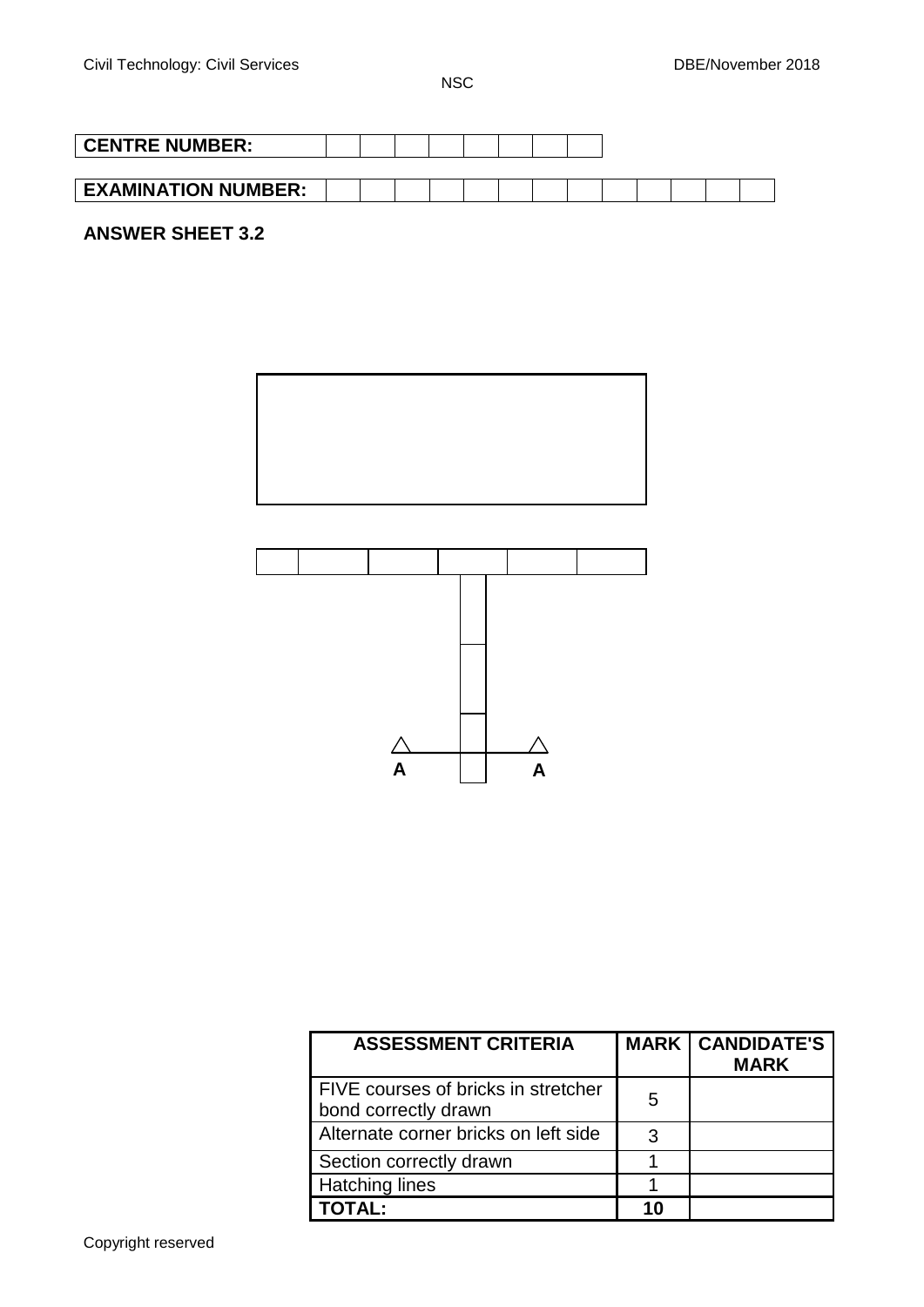| <b>CENTRE NUMBER:</b>      |  |  |  |  |  |  |  |
|----------------------------|--|--|--|--|--|--|--|
|                            |  |  |  |  |  |  |  |
| <b>EXAMINATION NUMBER:</b> |  |  |  |  |  |  |  |

# **ANSWER SHEET 3.6**

|       | A  | B | $\mathbf C$ | D                                        |     |
|-------|----|---|-------------|------------------------------------------|-----|
| 3.6.1 |    |   |             | Volume of concrete for foundation:       |     |
|       |    |   |             | Volume = $l \times b \times h$           |     |
|       | 1/ |   |             |                                          |     |
|       |    |   |             |                                          |     |
|       |    |   |             | m <sup>3</sup> of concrete is needed     | (4) |
|       |    |   |             |                                          |     |
| 3.6.2 |    |   |             | Number of bricks needed for the manhole: |     |
|       | 1/ |   |             | Centre line of wall = $4,96$ m           |     |
|       |    |   |             |                                          |     |
|       |    |   |             | bricks are needed                        | (4) |
|       |    |   |             |                                          |     |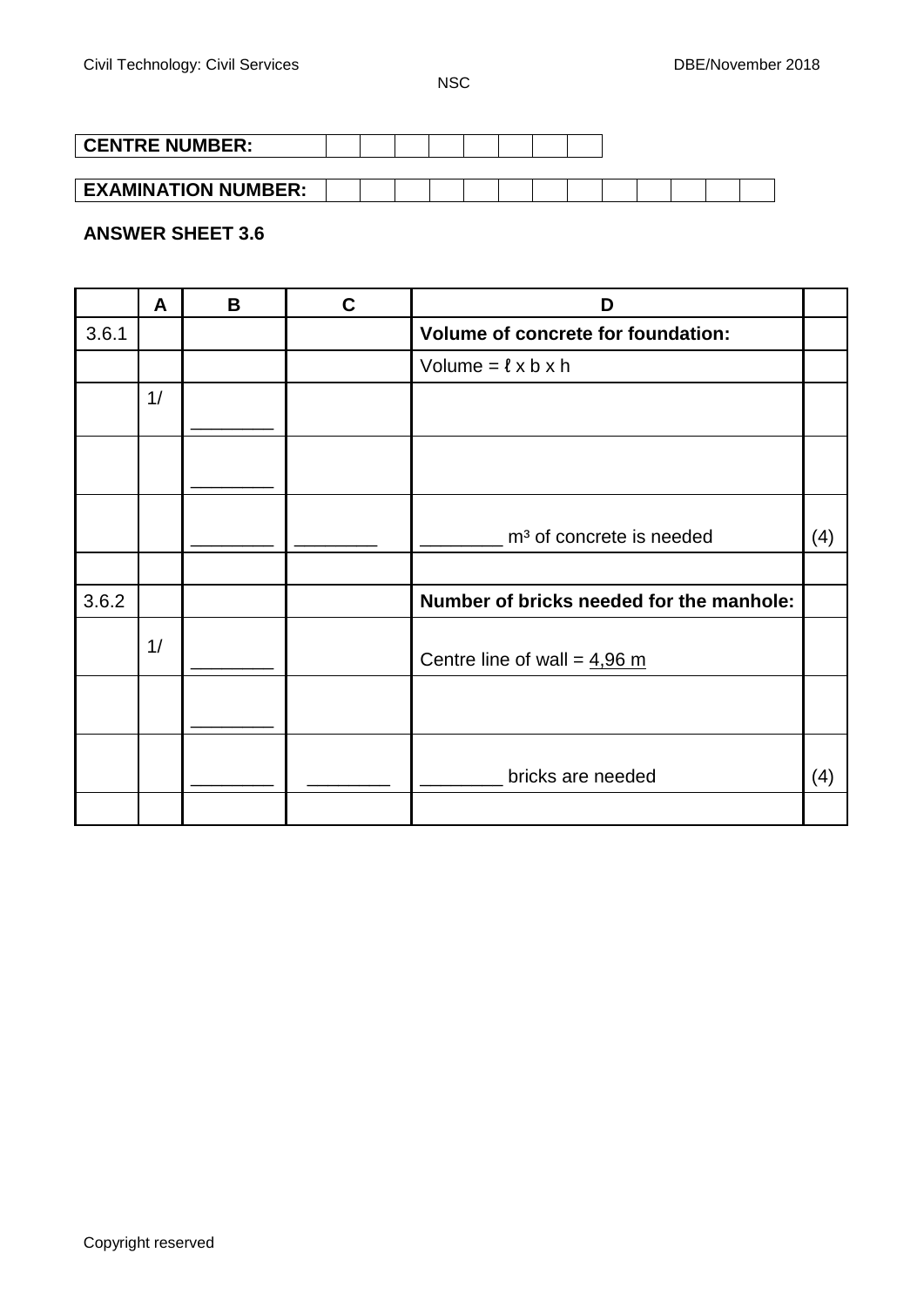| <b>CENTRE NUMBER:</b>      |  |  |  |  |  |  |  |
|----------------------------|--|--|--|--|--|--|--|
|                            |  |  |  |  |  |  |  |
| <b>EXAMINATION NUMBER:</b> |  |  |  |  |  |  |  |

# **ANSWER SHEET 5.2**





| <b>ASSESSMENT CRITERIA</b> |   | <b>MARK   CANDIDATE'S</b><br><b>MARK</b> |
|----------------------------|---|------------------------------------------|
| Square gutter              | 2 |                                          |
| Down-pipe with offset      | 3 |                                          |
| Holderbat                  |   |                                          |
| <b>TOTAL:</b>              |   |                                          |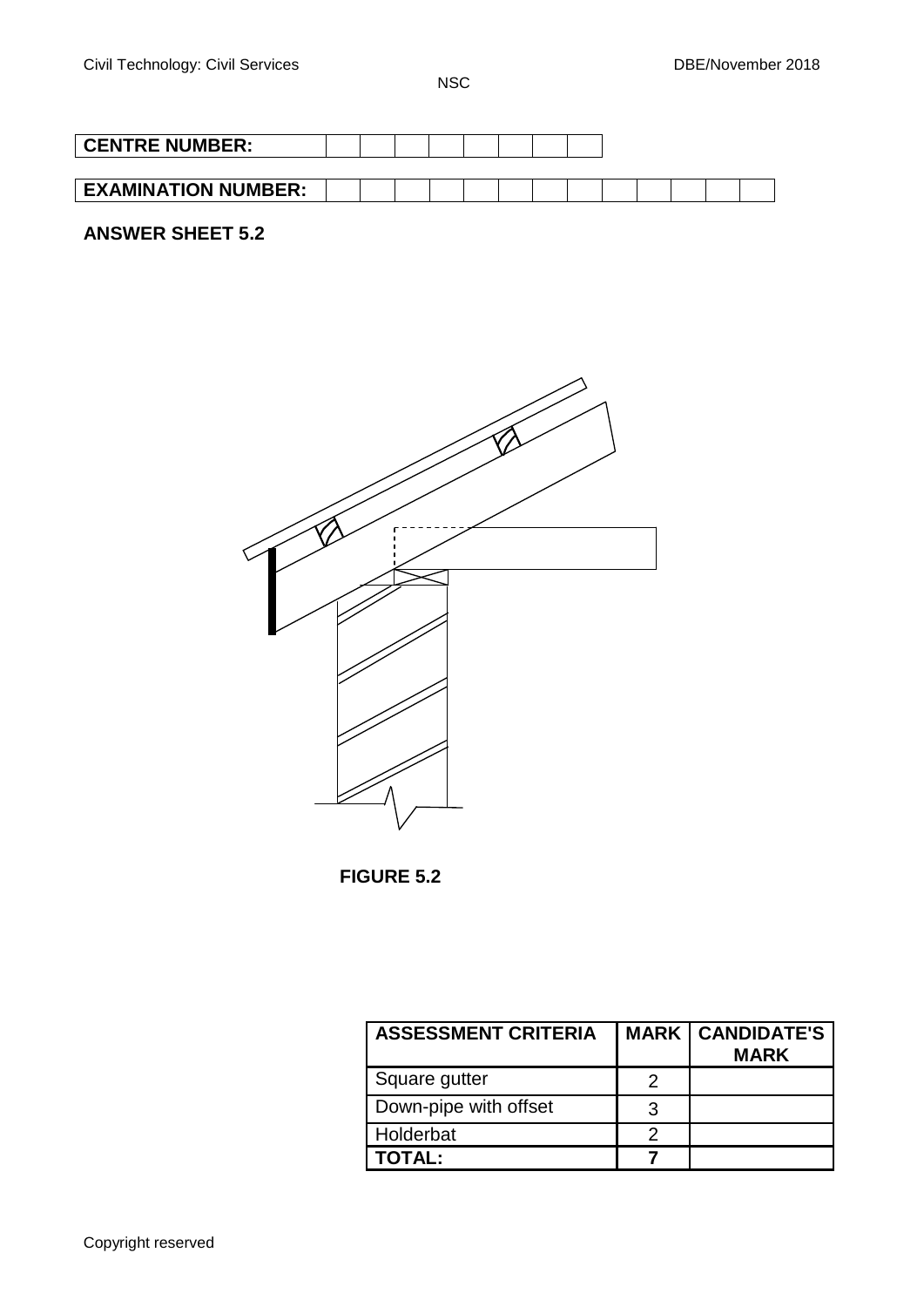| <b>CENTRE NUMBER:</b>      |  |  |  |  |  |  |  |
|----------------------------|--|--|--|--|--|--|--|
|                            |  |  |  |  |  |  |  |
| <b>EXAMINATION NUMBER:</b> |  |  |  |  |  |  |  |

# **ANSWER SHEET 5.3**



| <b>ASSESSMENT CRITERIA</b>                                                                       | <b>MARK</b> | CМ |
|--------------------------------------------------------------------------------------------------|-------------|----|
| Construction lines to top of cone                                                                | 2           |    |
| Construction lines of outer circle                                                               | 2           |    |
| Divide outer circle in 12 parts                                                                  |             |    |
| Construction lines from top of cone to outer<br>circle                                           | 3           |    |
| Cone measurement (marked/transferred)<br>from front view to determine top part of<br>development | հ           |    |
| Outside lines of development                                                                     | 2           |    |
| 3 mm seam on both sides                                                                          | 2           |    |
|                                                                                                  | 18          |    |